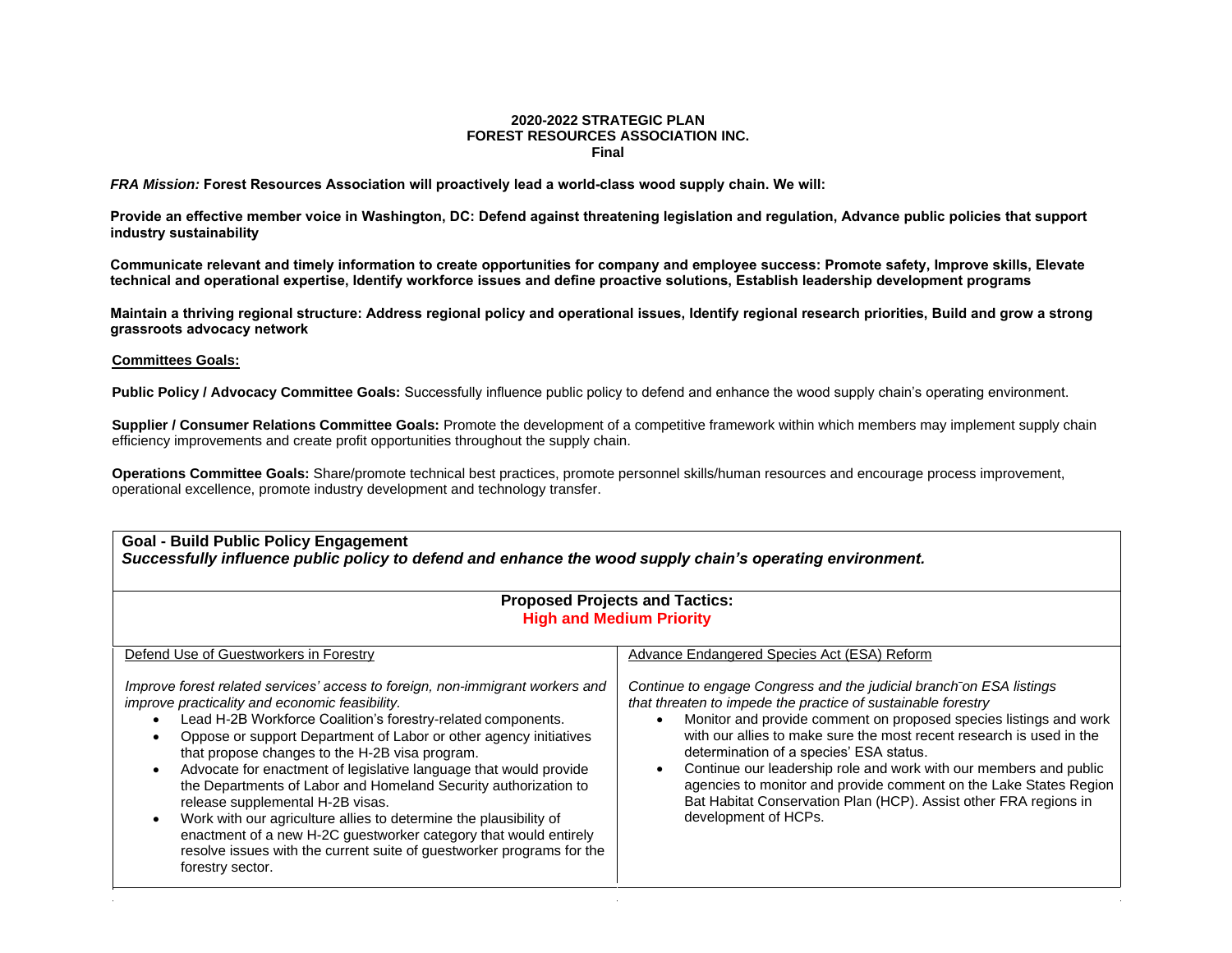## **Goal - Build Public Policy Engagement – continued**

| <b>Reform Truck Weight Rules</b>                                                                                                                                                                                                                                                                                                                                                                                                                                                                                                                                                             | Defend Independent Contractor Status                                                                                                                                                                                                                                                                                                                                                                                                                                                                                                                                                                                                      |
|----------------------------------------------------------------------------------------------------------------------------------------------------------------------------------------------------------------------------------------------------------------------------------------------------------------------------------------------------------------------------------------------------------------------------------------------------------------------------------------------------------------------------------------------------------------------------------------------|-------------------------------------------------------------------------------------------------------------------------------------------------------------------------------------------------------------------------------------------------------------------------------------------------------------------------------------------------------------------------------------------------------------------------------------------------------------------------------------------------------------------------------------------------------------------------------------------------------------------------------------------|
| Re-Introduce the Safe Routes Act in the 117 <sup>th</sup> Congress.<br>Continue efforts to include the Safe Routes provisions in the<br>$\bullet$<br>reauthorization of the surface transportation bill.<br>Support research that advances Safe Routes Act provisions.<br>$\bullet$<br>Support and advance the DRIVE Safe Act.<br>Monitor and comment on rulemaking that may impact the wood<br>supply chain.                                                                                                                                                                                | Preserve the "safe harbor" establishing independent contractor status under<br>IRS jurisdiction, and oppose DOL attempts to encumber Wage & Hour status<br>determinations.<br>Continue leadership role in Coalition of Independent Entrepreneurs.<br>$\bullet$<br>Support retention of Trump Administration independent contractor<br>$\bullet$<br>rule finalized late in 2020 that provided clear measures to determine<br>whether a provider is an independent contractor or an employee.<br>Oppose regulatory or legislative proposals to place further burdens on<br>$\bullet$<br>Department of Labor determinations of independence. |
| Defend Concept of Biomass Carbon Neutrality in Federal Policy                                                                                                                                                                                                                                                                                                                                                                                                                                                                                                                                |                                                                                                                                                                                                                                                                                                                                                                                                                                                                                                                                                                                                                                           |
| Defend FRA-supported legislation and work to fully enact<br>administrative rules directing EPA, USDA and DOE to recognize the<br>carbon neutral nature of forest-based biomass fuels from attack by<br>anti-forestry groups.<br>Ensure federal carbon-management incentives and mandates<br>affecting forest resources maintain the inclusion of scientifically<br>substantiated carbon neutrality and avoid imposing impractical and<br>prohibitive accounting procedures.<br>Support BIOMASS 101 that contradicts false claims regarding the<br>carbon-neutrality of forest-based biomass. |                                                                                                                                                                                                                                                                                                                                                                                                                                                                                                                                                                                                                                           |
| <b>Proposed Projects and Tactics:</b>                                                                                                                                                                                                                                                                                                                                                                                                                                                                                                                                                        |                                                                                                                                                                                                                                                                                                                                                                                                                                                                                                                                                                                                                                           |
| <b>Monitoring</b>                                                                                                                                                                                                                                                                                                                                                                                                                                                                                                                                                                            |                                                                                                                                                                                                                                                                                                                                                                                                                                                                                                                                                                                                                                           |
|                                                                                                                                                                                                                                                                                                                                                                                                                                                                                                                                                                                              |                                                                                                                                                                                                                                                                                                                                                                                                                                                                                                                                                                                                                                           |
| Improve Small Business Access to Credit                                                                                                                                                                                                                                                                                                                                                                                                                                                                                                                                                      | Increase Use of Wood Building Products in Tall Buildings                                                                                                                                                                                                                                                                                                                                                                                                                                                                                                                                                                                  |
| Support public policy initiatives, such as credit union reform, that show promise<br>of enhancing competitive options for small forestry-related businesses in need<br>of credit.<br>Build strategic alliances with like-minded sectors.<br>$\bullet$<br>Assemble and promote recommendations for small forestry- related<br>businesses to improve their credit profiles (Operations Committee).                                                                                                                                                                                             | Improved technologies in the development of cross-laminated timber<br>$\bullet$<br>have the potential to provide expanded markets for the solid wood<br>product sector. FRA will provide support and monitor policies and<br>regulations that provide a pathway for market growth in this area.                                                                                                                                                                                                                                                                                                                                           |
| <b>Climate Change Legislation</b>                                                                                                                                                                                                                                                                                                                                                                                                                                                                                                                                                            |                                                                                                                                                                                                                                                                                                                                                                                                                                                                                                                                                                                                                                           |
| FRA will monitor climate change legislation and outline potential<br>impacts to the wood supply chain.                                                                                                                                                                                                                                                                                                                                                                                                                                                                                       |                                                                                                                                                                                                                                                                                                                                                                                                                                                                                                                                                                                                                                           |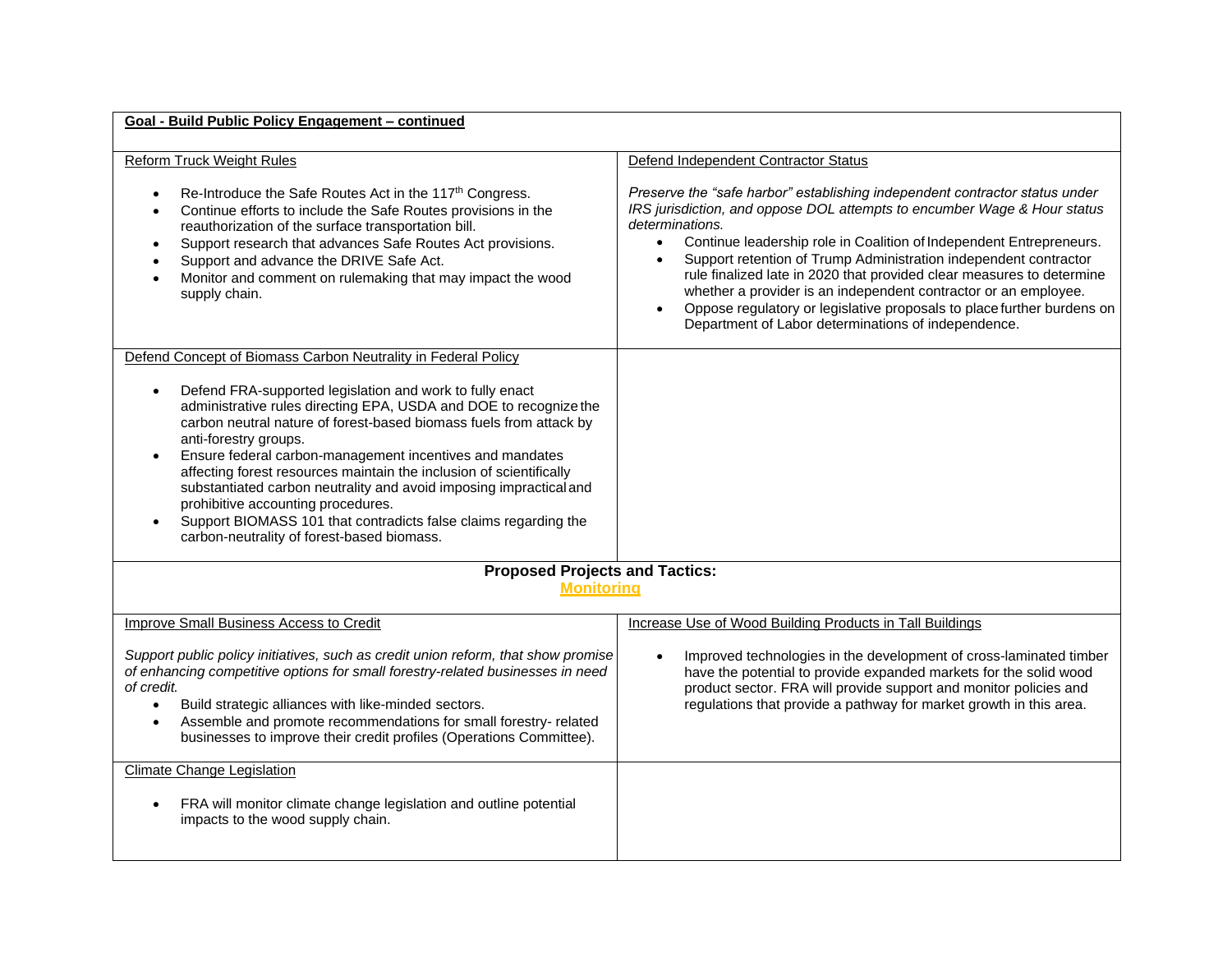**Goal - Enhance Supply Chain Relations**

*Promote development of a competitive framework within which members may implement supply chain efficiency improvements and create profit opportunities throughout the supply chain.*

| <b>Proposed Projects and Tactics:</b>                                                                                                                                                                                                                                                                                                                                                                                                                                                                                                                                                                                                                                                                                                                                                                                           |                                                                                                                                                                                                                                                                                                                                                                                                                                                                                                                                      |  |
|---------------------------------------------------------------------------------------------------------------------------------------------------------------------------------------------------------------------------------------------------------------------------------------------------------------------------------------------------------------------------------------------------------------------------------------------------------------------------------------------------------------------------------------------------------------------------------------------------------------------------------------------------------------------------------------------------------------------------------------------------------------------------------------------------------------------------------|--------------------------------------------------------------------------------------------------------------------------------------------------------------------------------------------------------------------------------------------------------------------------------------------------------------------------------------------------------------------------------------------------------------------------------------------------------------------------------------------------------------------------------------|--|
| <b>High Priority</b>                                                                                                                                                                                                                                                                                                                                                                                                                                                                                                                                                                                                                                                                                                                                                                                                            |                                                                                                                                                                                                                                                                                                                                                                                                                                                                                                                                      |  |
| Relieve Logging & Trucking Workforce Shortage                                                                                                                                                                                                                                                                                                                                                                                                                                                                                                                                                                                                                                                                                                                                                                                   |                                                                                                                                                                                                                                                                                                                                                                                                                                                                                                                                      |  |
| Identify, foster, and promote means to increase available logging and forest<br>products trucking workforce:<br>Through alliances with organizations with access to likely entry-level<br>$\bullet$<br>workers;<br>By publicizing logging and trucking career opportunities to broad<br>$\bullet$<br>sectors of the public;<br>By connecting with organizations that help veterans and separating<br>military personnel transition to the civilian workforce, and find<br>opportunities to promote career opportunities in the forest industry;<br>By supporting legislative initiatives to lower the legal age for entry-<br>$\bullet$<br>level logging and trucking workers, under suitable conditions (Public<br>Policy / Advocacy Committee).<br>By building and encouraging development of relevant training<br>resources. |                                                                                                                                                                                                                                                                                                                                                                                                                                                                                                                                      |  |
| <b>Proposed Projects and Tactics:</b>                                                                                                                                                                                                                                                                                                                                                                                                                                                                                                                                                                                                                                                                                                                                                                                           |                                                                                                                                                                                                                                                                                                                                                                                                                                                                                                                                      |  |
|                                                                                                                                                                                                                                                                                                                                                                                                                                                                                                                                                                                                                                                                                                                                                                                                                                 | <b>Medium Priority</b>                                                                                                                                                                                                                                                                                                                                                                                                                                                                                                               |  |
|                                                                                                                                                                                                                                                                                                                                                                                                                                                                                                                                                                                                                                                                                                                                                                                                                                 |                                                                                                                                                                                                                                                                                                                                                                                                                                                                                                                                      |  |
| Raise Awareness of Current and Emerging Demand Trends<br>Create opportunities for market observers to report on wood and forest<br>biomass market and demand trends.<br>Summarize and link to published articles in relevant communication<br>channels.<br>Invite analysis of emerging demand trends, and technical responses<br>in utilization and merchandising in FRA meetings and Technical<br>Releases.                                                                                                                                                                                                                                                                                                                                                                                                                    | Promote New Options for Improving the Quality of Communications among<br>Supply Chain Members (Including Use of New Technologies)<br>Identify techniques and technologies, emerging and in use, for improving<br>communication.<br>Identify and publish reviews of tested systems as FRA Technical<br>$\bullet$<br>Releases.<br>Identify opportunities for field demonstrations at FRA meeting field<br>$\bullet$<br>trips.<br>Stage forums at FRA meetings for discussion of emerging<br>communications techniques or technologies. |  |
| <b>Proposed Projects and Tactics:</b>                                                                                                                                                                                                                                                                                                                                                                                                                                                                                                                                                                                                                                                                                                                                                                                           |                                                                                                                                                                                                                                                                                                                                                                                                                                                                                                                                      |  |
| <b>Low Priority</b>                                                                                                                                                                                                                                                                                                                                                                                                                                                                                                                                                                                                                                                                                                                                                                                                             |                                                                                                                                                                                                                                                                                                                                                                                                                                                                                                                                      |  |
| Facilitate Interactive Workshops Between Mill and Supplier Personnel                                                                                                                                                                                                                                                                                                                                                                                                                                                                                                                                                                                                                                                                                                                                                            |                                                                                                                                                                                                                                                                                                                                                                                                                                                                                                                                      |  |
| Promote availability of FRA's Consumer-Supplier Relationships Workshop<br>Make workshops available to members on an as-requested basis.                                                                                                                                                                                                                                                                                                                                                                                                                                                                                                                                                                                                                                                                                         |                                                                                                                                                                                                                                                                                                                                                                                                                                                                                                                                      |  |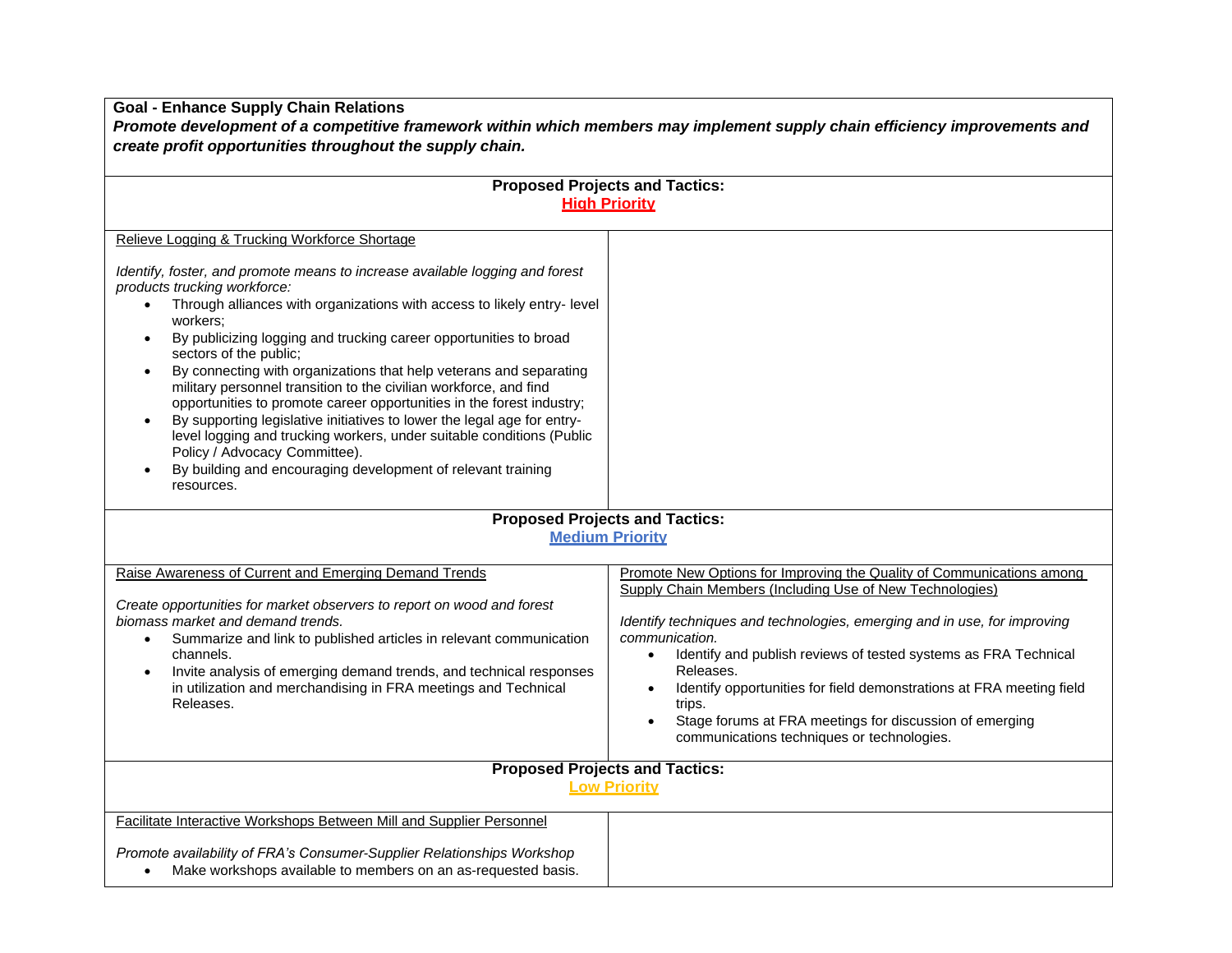**Goal - Address Forest Operations Challenges**

*Share/promote technical best practices, promote personnel skills/human resources and encourage process improvement, operational excellence, promote industry development and technology transfer.*

| <b>Proposed Projects and Tactics:</b>                                                                                                                                                                                                                                                                                                                                                                                                                                                                                                                                                                                               |                                                                                                                                                                                                                                                                                                                                                                                                                                                                                                                                                                                                                                                                                                                                                                                                                                                                                                                                                                                                                                                                        |  |
|-------------------------------------------------------------------------------------------------------------------------------------------------------------------------------------------------------------------------------------------------------------------------------------------------------------------------------------------------------------------------------------------------------------------------------------------------------------------------------------------------------------------------------------------------------------------------------------------------------------------------------------|------------------------------------------------------------------------------------------------------------------------------------------------------------------------------------------------------------------------------------------------------------------------------------------------------------------------------------------------------------------------------------------------------------------------------------------------------------------------------------------------------------------------------------------------------------------------------------------------------------------------------------------------------------------------------------------------------------------------------------------------------------------------------------------------------------------------------------------------------------------------------------------------------------------------------------------------------------------------------------------------------------------------------------------------------------------------|--|
| <b>High Priority</b>                                                                                                                                                                                                                                                                                                                                                                                                                                                                                                                                                                                                                |                                                                                                                                                                                                                                                                                                                                                                                                                                                                                                                                                                                                                                                                                                                                                                                                                                                                                                                                                                                                                                                                        |  |
| <b>Improve Trucking Efficiency</b><br>Identify and promote effective systems for optimizing trucking assets and wood<br>transport costs.<br>Encourage members to identify and notify FRA staff about systems to<br>$\bullet$<br>increase trucking efficiency.<br>Educate members on innovations through publications and at<br>$\bullet$<br>meetings.<br>Provide a forum for both loggers and truck manufacturersto share<br>knowledge of local innovations and barriers to trucking improvement<br>across regions.                                                                                                                 | Minimize Mill and In-Woods Truck Turnaround Times and Streamline<br><b>Woodyard Processes</b><br>Identify best practices in reducing truck turnaround both at the woodyard and<br>at the landing.<br>Identify innovations and educate members through FRA publications<br>$\bullet$<br>and meetings.<br>Encourage collection, presentation, and interpretation of turn-time<br>$\bullet$<br>data available via new technologies, such as in- cab GPS units, turn-<br>time phone apps, etc.<br>Utilize interns employed by member companies for data collection<br>and analysis.                                                                                                                                                                                                                                                                                                                                                                                                                                                                                        |  |
| Enhance Long- and Short-Term Operations Planning and Communication<br>Identify and promote technical innovations and management systems that<br>enhance timely and effective communication within individual organizations<br>and throughout the wood supply chain.<br>Promote innovations identified in the field through FRA publications<br>and by offering innovators presentation spots at meetings.<br>Explore technology solutions to enhance communications.<br>$\bullet$<br>Create a conduit for a technology supplier / supply chain interface, an<br>idea bank, promoting input from the supply chain on emerging needs. | Address Trucking Safety and Insurance Challenges<br>Identify and promote efforts to meet the current log trucking challenges of high<br>insurance costs & declining insurance availability; shortage of qualified,<br>insurable drivers; and log trucking safety and loss control issues.<br>Publish trucking safety-related FRA Technical Releases and Safety<br>Alerts.<br>Include trucking safety and insurance-related presentations at FRA<br>$\bullet$<br>regional and national meetings to share successes and possible<br>solutions.<br>Support and promote the efforts of TEAM Safe Trucking to develop<br>$\bullet$<br>and implement nationwide truck driver safety training and continuing<br>education.<br>Monitor and assess emerging driver certification programs. (ex. -<br>$\bullet$<br>Carolina Loggers Assn. Pilot).<br>Coordinate with other organizations (logging associations, state<br>implementation committee, etc.) to promote disseminating trucking<br>safety training throughout the trucking workforce.<br>Monitor tort reform efforts. |  |